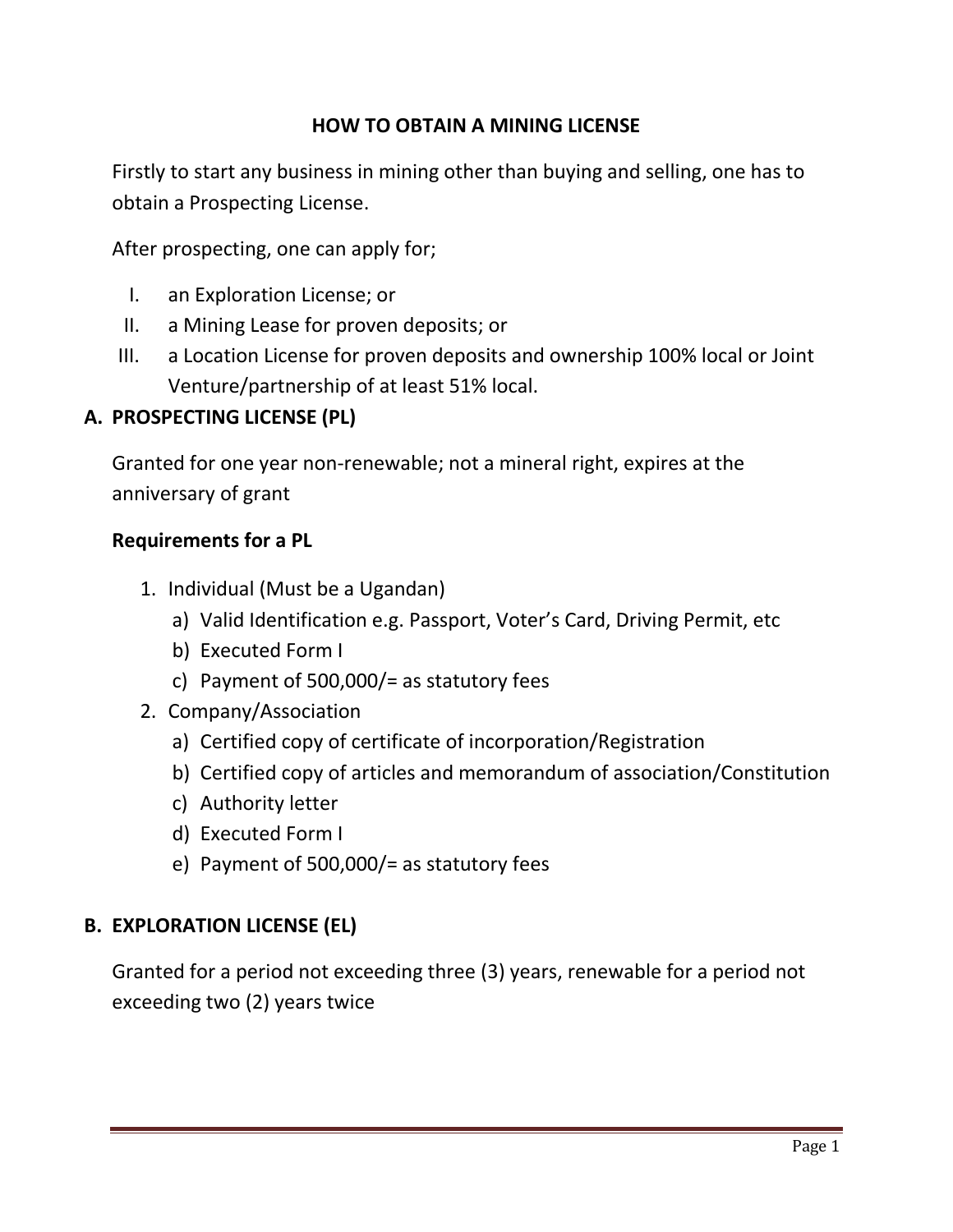## **Requirements for an EL**

- 1. Valid Prospecting License
- 2. Submitted PL returns
- 3. Map of desired area at 1:50,000 scale
- 4. Work Program for the exploration operations
- 5. Project Brief
- 6. Executed Form II
- 7. Adequate financial competence

## **Fees for an EL**

- 1. 500,000/= registration fees
- 2. 1,000,000/= preparation/application fees
- 3. 50,000/= per  $km^2$  or part of a  $km^2$  as mineral rent annually
- 4. 300,000/= for gazetting grant of EL

NB: The holder of an exploration licence may apply to the Commissioner for the grant of a retention licence on the grounds that -

- a) he or she has identified a mineral deposit within the exploration area which is potentially of commercial significance; and
- b) such mineral deposit cannot be developed immediately by reason of adverse market conditions, economic factors and other factors beyond their reasonable control, which are of a temporary nature.

## **C. RETENTION LICENSE (RL)**

Granted for a period not exceeding three (3) years, renewable for a period not exceeding two (2) years once

## **Requirements for an RL**

- 1. Valid Exploration License
- 2. Feasibility study and assessments by appropriate experts or consultants acceptable to the Commissioner on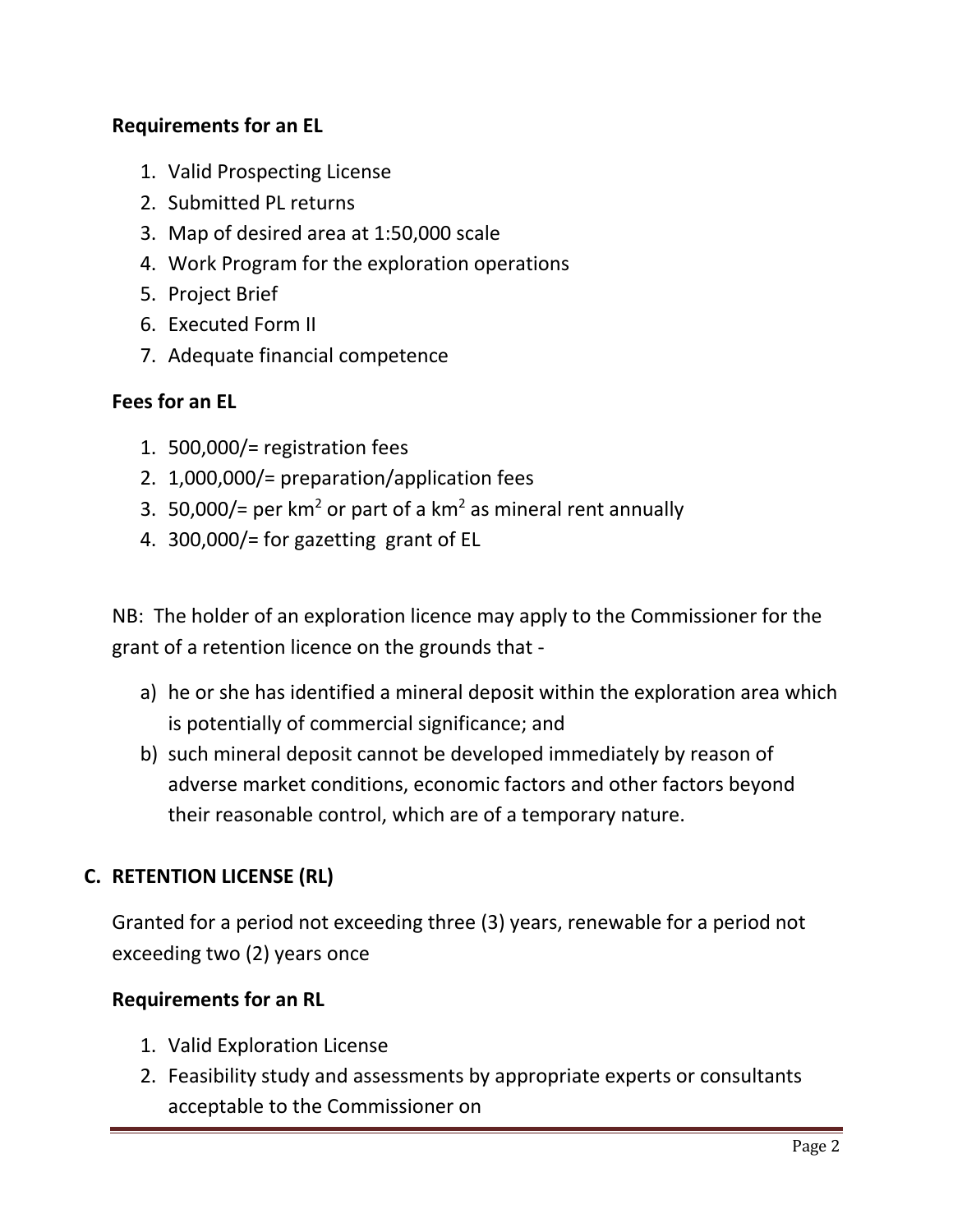- a) The extent and prospect for recovery and the commercial and economic significance of the mineral deposit concerned.
- b) The impact of mining operations on the environment and ways and means of eliminating or minimising any adverse effects; and
- 3. Such other information as the Commissioner may reasonably require regarding the proposals of the applicant for the retention and development of the deposit

# **Fees for an RL**

- 1. 500,000/= registration fees
- 2. 5,000,000/= preparation/application fees
- 3. 100,000/= per  $km^2$  or part of a  $km^2$  as mineral rent annually
- 4. 300,000/= for gazetting grant of RL

## **D. LOCATION LICENSE (LL)**

Granted for a period not exceeding two (2) years to only Ugandans if an individual and if a company at least 51% shares to be held by Ugandans. Renewable for a period not exceeding two (2) years until the deposit is exhausted

### **Requirements for an LL**

- 1. Valid Prospecting License, Exploration License or Retention License
- 2. Submitted PL returns, EL reports and RL reports where necessary
- 3. Map of desired area at 1:50,000 scale
- 4. Work Program for the Location operations
- 5. Executed Form IV
- 6. Adequate financial competence

## **Fees for an LL**

- 1. 500,000/= registration fees
- 2. 800,000/= preparation/application fees
- 3. 1,000,000/= mineral rent annually
- 4. 300,000/= for gazetting grant of LL